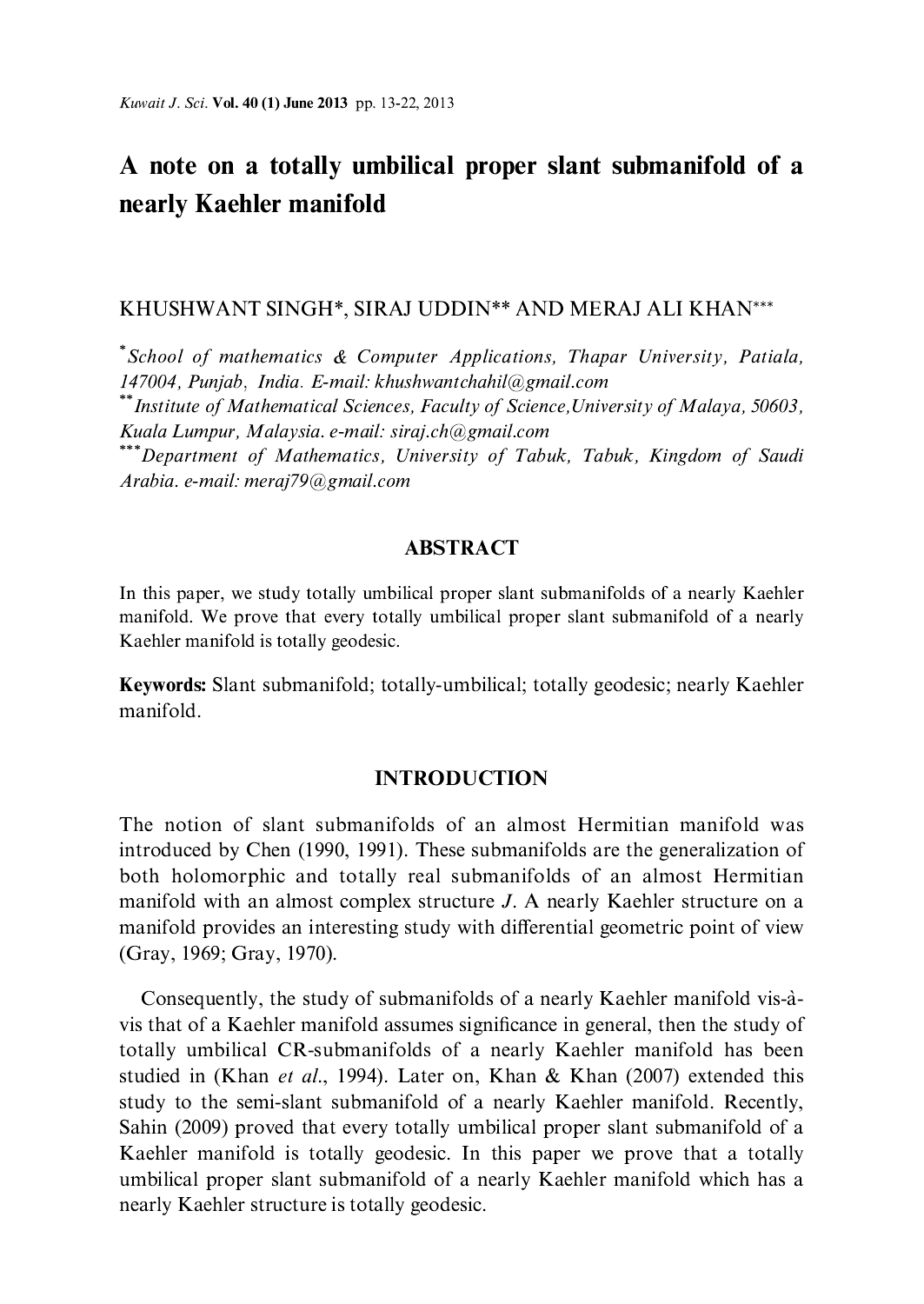## **PRELIMINARIES**

Let  $\overline{M}$  be a Riemannian manifold with almost complex structure J and Hermitian metric g satisfying (Yano & Kon, 1984).

(a) 
$$
J^2 = -I
$$
, (b)  $g(JX, JY) = g(X, Y)$ , (1)

for all vector fields X,  $Y \in \Gamma(T\overline{M})$ , where  $\Gamma(T\overline{M})$  is the lie algebra of vector fileds on  $\overline{M}$ . If the almost complex structure *J* satisfies

$$
\left(\overline{\nabla}_X J\right) X = 0 \tag{2}
$$

for any X,  $Y \in \Gamma(T\overline{M})$ , where  $\overline{\nabla}$  is the Levi-Civita connection on  $\overline{M}$  then  $\overline{M}$  is said to have a nearly Kaehler structure. In this case  $\overline{M}$  is a nearly Kaehler manifold. Equation (2) is equivalent to  $(\overline{\nabla}_X J) Y + (\overline{\nabla}_Y J) X = 0$ . Obviously, every Kaehler manifold is nearly Kaehler. The geometric meaning of nearly Kaehler condition is that geodesics are holomorphically planer curves. So far as non Kaehler, nearly Kaehler manifolds are concerned, one of the most prominent example is that of  $S^6$  on a 6-dimensional unit sphere  $S^6$  (Gray, 1969).

The covariant differentiation of the almost complex structure  $J$  is defined as

$$
\left(\overline{\nabla}_X J\right) Y = \overline{\nabla}_X J Y - J \overline{\nabla}_X Y,\tag{3}
$$

for all X,  $Y \in \Gamma(T\overline{M})$ .

Let M be a submanifold of a Riemannian manifold  $\overline{M}$  and let  $\Gamma(TM)$  be the Lie algebra of vector fields in M and  $\Gamma(T^{\perp}M)$  the set of all vector fields normal to  $M$ , then the Gauss and Weingarten formulas are given by

$$
\overline{\nabla}_X Y = \nabla_X Y + h(X, Y),\tag{4}
$$

$$
\overline{\nabla}_X N = -A_N X + \nabla_X^{\perp} N \tag{5}
$$

for any X,  $Y \in \Gamma(TM)$ , where  $\nabla$  is the induced Riemannian connection on M, N is vector field normal to M, h is the second fundamental form of M,  $\nabla^{\perp}$  is the normal connection in the normal bundle  $T^{\perp}M$  and  $A_N$  is the shape operator of second fundamental form. Moreover, we have

$$
g(A_N X, Y) = g(h(X, Y), N). \tag{6}
$$

where g denotes the Riemanian metric on  $\overline{M}$  as well as the metric induced on M. The mean curvature vector  $H$  on M is given by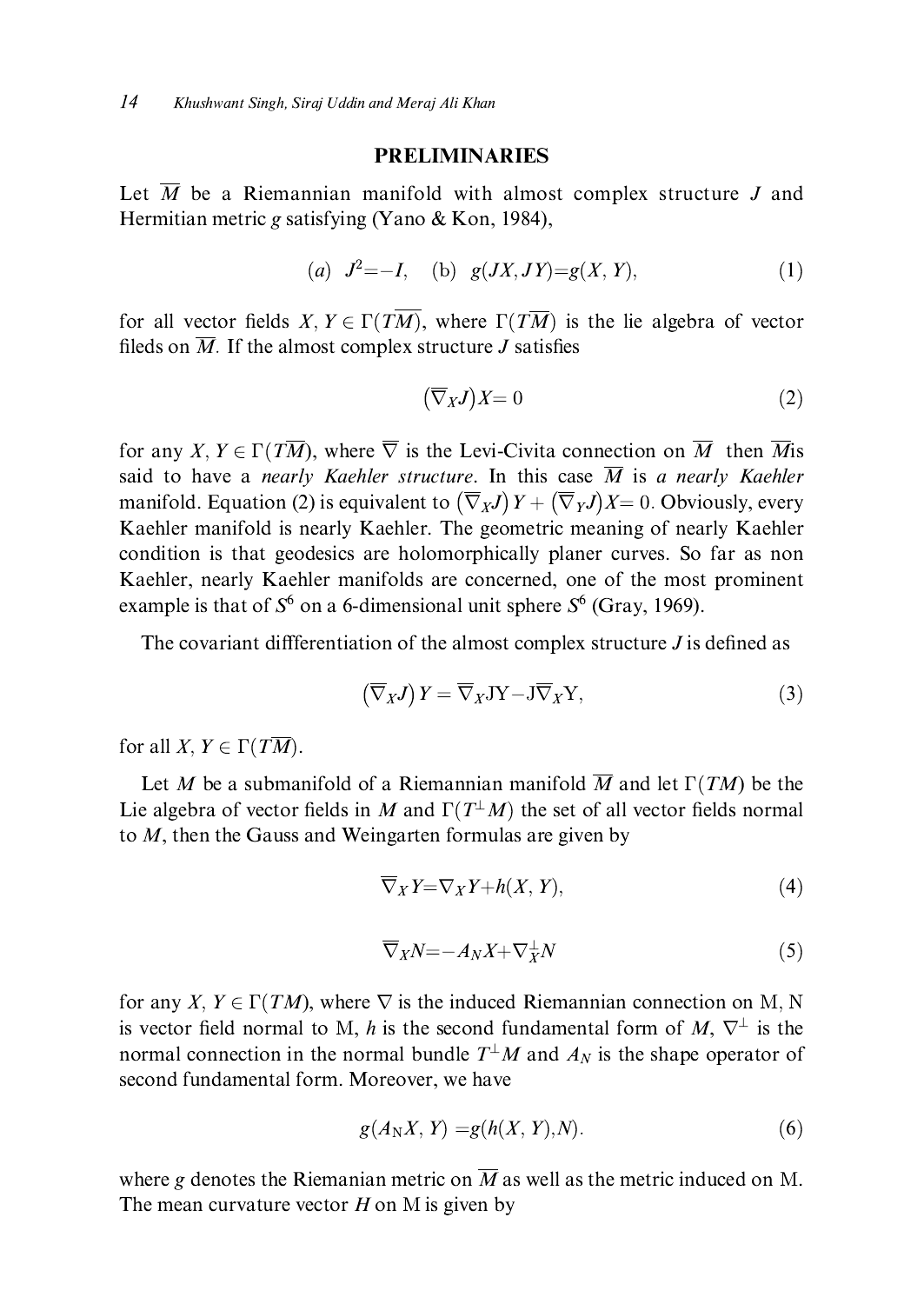$15$ A note on a totally umbilical proper slant submanifold of a nearly Kaehler manifold

$$
H = \frac{1}{n} \sum_{i=1}^{n} h(e_i, e_i)
$$

where *n* the dimension of *M* and  $(e_1,e_2, e_n)$  is a local orthonormal frame of vector fields on  $M$ .

A submanifold M of a Riemannian manifold  $\overline{M}$  is said to be *totally umbilical* if

$$
h(X, Y) = g(X, Y)H.
$$
\n<sup>(7)</sup>

If  $h(X, Y) = 0$  for any  $X, Y \in \Gamma(TM)$ , then the submanifold is said to be totally geodesic.

For any  $X \in \Gamma(TM)$ , we write

$$
JX = TX + FX,\tag{8}
$$

where  $TX$  and  $FX$  are tangential and normal components of  $JX$ , respectively. Similarly, for any vector field  $N$  normal to  $M$ , we put

$$
JN = tN + fN,\tag{9}
$$

where  $tN$  and  $fN$  are the tangential and normal components of  $JN$ , respectively.

The covariant derivatives of  $T, F, t$  and f are

$$
\left(\overline{\nabla}_X T\right) Y = \nabla_X T Y - T \nabla_X Y,\tag{10}
$$

$$
\left(\overline{\nabla}_X F\right) Y = \nabla_X^{\perp} F Y - F \nabla_X Y,\tag{11}
$$

$$
(\overline{\nabla}_X t)N = \nabla_X tN - t\nabla_X^{\perp} N,\tag{12}
$$

$$
(\overline{\nabla}_X f)N = \nabla_X^{\perp} fN - f \nabla_X^{\perp} N,\tag{13}
$$

for any X,  $Y \in \Gamma(TM)$  and  $N \in \Gamma(T^{\perp}M)$ .

Now, let us denote the tangential and normal parts of  $(\overline{\nabla}_X J) Y$  by  $P_X Y$ and  $Q_XY$ , i.e.,

$$
\left(\overline{\nabla}_X J\right) Y = P_X Y + Q_X Y
$$

for any X,  $Y \in \Gamma(TM)$ . By and easy computation, we obtain the following formulae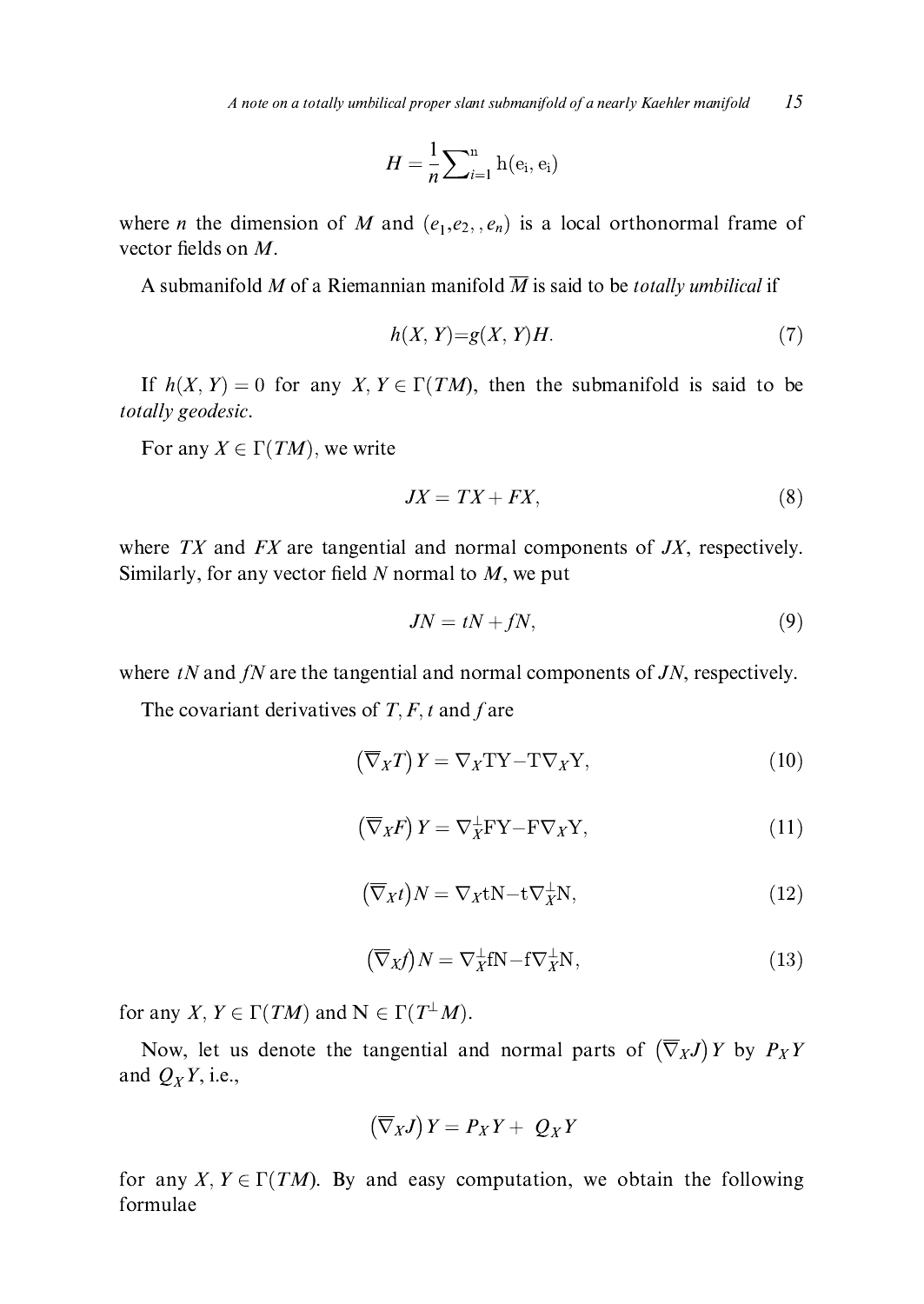$$
P_X Y = (\overline{\nabla}_X T) Y - A_{FY} X - th(X, Y), \qquad (14)
$$

$$
Q_X Y = (\overline{\nabla}_X F) Y + h(X, tY) - -\text{fh}(X, Y). \tag{15}
$$

Similarly, for any  $N \in \Gamma(T^{\perp}M)$ , denote the tangential and normal parts of  $(\overline{\nabla}_X J)N$  by  $P_X N$  and  $Q_X N$  respectively, we obtain

$$
P_X N = (\overline{\nabla}_X t) N + T A_N X - A_{fN} X, \qquad (16)
$$

$$
Q_X N = (\overline{\nabla}_X f) N + h(tN, X) + FA_N X.
$$
 (17)

From now on, for any non-zero vector X tangent to M at x, the angle  $\theta(X)$ between JX and  $T_xM$  is called Wirtinger angle of X. It is easy to observe that Wirtinger angle  $\theta(X)$  of X is in fact the angle between JX and TX. An immersion  $f: M \to M$  is called *general slant imersion* if the angle  $\theta(X)$  is constant (i.e., independent of the choice of  $x \in M$  and  $x \in T_xM$ ), in this case the constant Wirtinger angle is called slant angle. Holomorphic and totally real immersions with Wirtinger angle  $\theta = 0$  and  $\theta = \pi/2$ . A general slant immersion which is neither holomorphic nor totally real is caled *proper slant immersion* with slant angle  $\theta \in (0, \frac{\pi}{2})$ .

A submanifold M of almost Hermition manifold  $\overline{M}$  is slant submanifold of  $\overline{M}$ if and only if (Chen, 1990)

$$
T^2 = \lambda I \tag{18}
$$

for some real number  $\lambda \in [-1,0]$ , where I is the identity transformation of the tangent bundle  $TM$  of the submanifold M. Moreover, if M is a slant submanifold and  $\theta$  is the slant angle of M, then  $\lambda = -\cos^2\theta$ . Hence, for a proper slant submanifold, we have

$$
g(TX, TY) = \cos^2 \theta \ g(X, Y) \tag{19}
$$

$$
g(FX, FY) = \sin^2 \theta \ g(X, Y) \tag{20}
$$

for any X,  $Y \in \Gamma(TM)$ .

Let M be a proper slant submanifold of an almost Hermitian manifold  $\overline{M}$ , then  $FT_xM$  is subspace of  $T_x^{\perp}M$ . Thus for any  $x \in M$ , we decopose the normal space as

$$
T^\perp M = FTM \bigoplus \mu
$$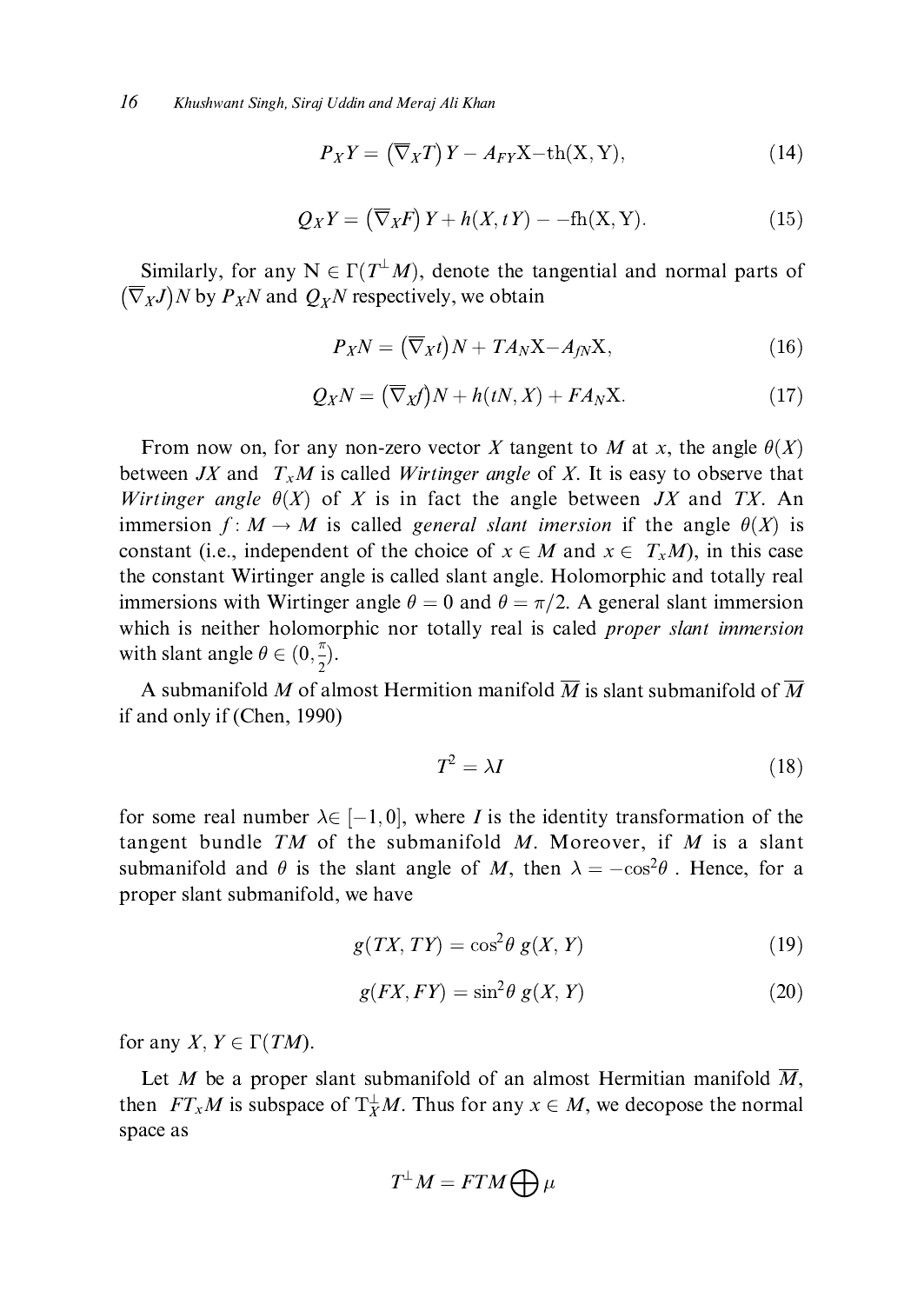where  $\mu$  is an invariant subbundle under J orthogonal to FTM.

### **TOTALLY UMBILICAL PROPER SLANT SUBMANIFOLDS**

Throughout the section, we assume  $\overline{M}$  to be a nearly Keahler manifold and M be a submanifold of  $\overline{M}$ . Thus, on a submanifold Mof a nearly Kaehler manifold  $\overline{M}$ , it follows from (2) that

(a) 
$$
P_X Y + P_Y X = 0
$$
, (b)  $Q_Y Y + Q_Y X = 0$  (21)

for any  $X, Y \in \Gamma(TM)$ . First, we assume that M is a totally umbilical submanifold of a nearly Kaehler manifold  $\overline{M}$  in Theorem 3.1 and then we consider  $M$  as a totally umbilical proper slant submanifold of a nearly Kaehler manifold  $\overline{M}$  to prove our main result.

**Theorem 3.1.** Let M be a totally umbilical submanifold of a nearly Kaehler manifold  $\overline{M}$ . Then the following conditions are equivalent:

The submanifold M has a nearly Kaehler structure  $(T, g)$  $(i)$ 

(ii) 
$$
H \in \Gamma(\mu)
$$

where H is the mean curvature vector on M.

**Proof.** As M is a totally umbilical submanifold then for any  $X \in \Gamma(TM)$ , we have

$$
h(X, TX) = g(X, TX)H = 0.
$$

Using  $(4)$  we obtain

$$
\overline{\nabla}_{X} T X - \nabla_{X} T X = 0.
$$

Then from  $(8)$ , we get

$$
\overline{\nabla}_X JX - \overline{\nabla}_X FX = \nabla_X TX.
$$

Thus on using  $(3)$ , we arrive at

$$
(\overline{\nabla}_X J)X + J\overline{\nabla}_X X - \overline{\nabla}_X FX = \nabla_X TX.
$$

Using  $(2)$ ,  $(4)$  and  $(5)$ , we get

$$
J(\nabla_X X + h(X, X)) + A_{FX}X - \nabla_X^{\perp} FX = \nabla_X TX.
$$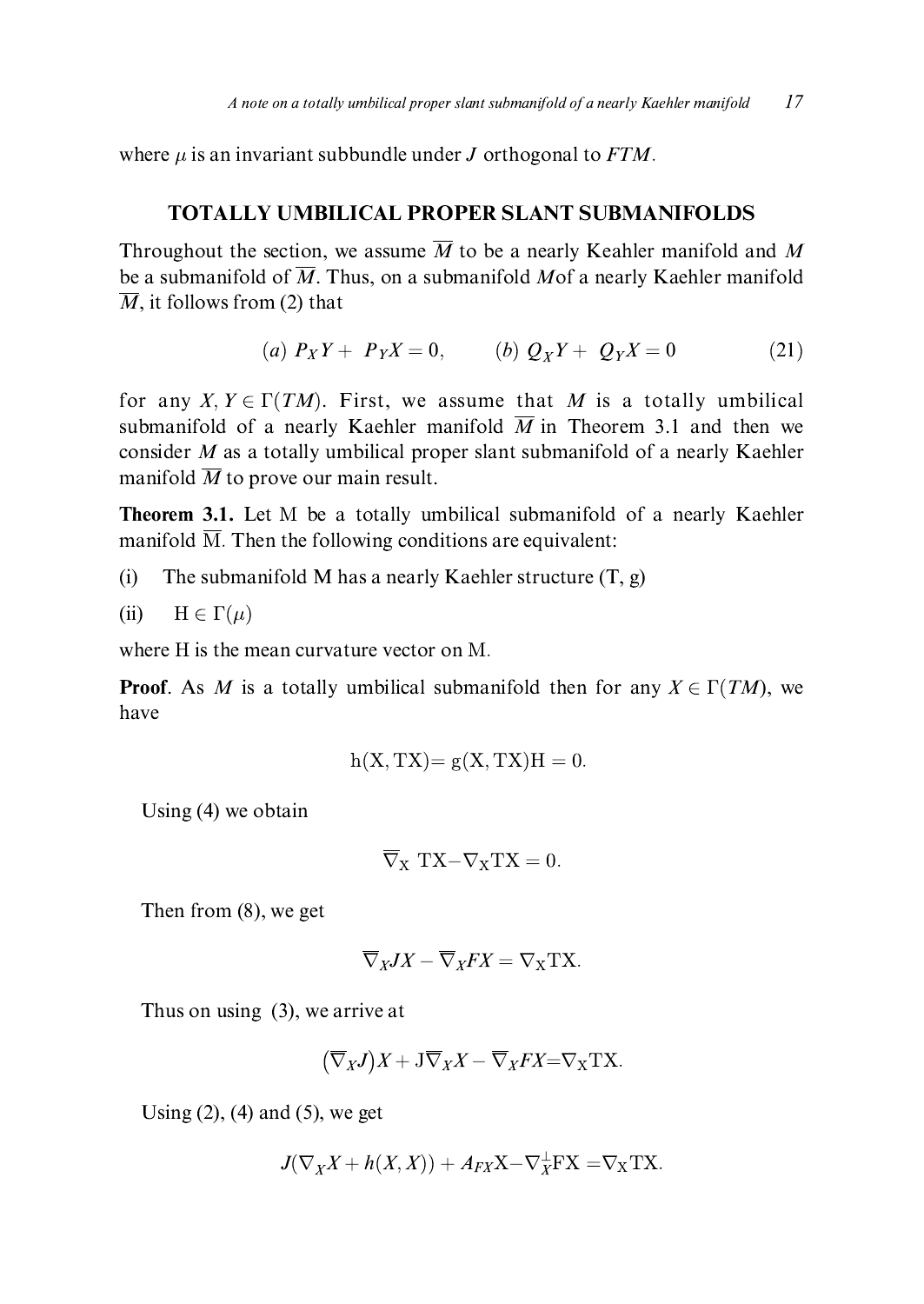Then from  $(8)$  and  $(9)$ , we obtain

$$
F\nabla_X X + T\nabla_X X + th(X, X) + fh(X, X) + A_{FX}X - \nabla_X^{\perp} FX = \nabla_X TX.
$$
 (22)

Equating the tangential components, we get

$$
T\nabla_X X + th(X, X) + fh(X, X) + A_{FX}X = \nabla_X TX.
$$
 (23)

As  $M$  is totally umbilical, the above equation takes the form

$$
(\overline{\nabla}_X T)X = g(X, X)tH + g(H, FX)X.
$$
 (24)

The relation (24) has a solution that: if  $H \in \Gamma(\mu)$ , then  $(\overline{\nabla}_X T)X = 0$  and viceversa. This completes the proof of the theorem.

**Theorem 3.2.** Let M be a totally umbilical proper slant submanifold of a nearly Kaehler manifold  $\overline{M}$ . Then M is totally geodesic with nearly Kaehler structure T.

**Proof.** For any X,  $Y \in \Gamma(TM)$ , we have

$$
\left(\overline{\nabla}_X J\right) Y = \overline{\nabla}_X J Y - J \overline{\nabla}_X Y.
$$

Using  $(4)$  and  $(8)$ , we get

$$
P_X Y + Q_X Y = \overline{\nabla}_X T Y + \overline{\nabla}_X F Y - T \nabla_X Y - F \nabla_X Y - Jh(X, Y).
$$

Again from  $(4)$  and  $(5)$ , we obtain

$$
P_XY + Q_XY = \nabla_XTY + h(X, TY) - A_{YY}X + \nabla_X^{\perp}FY - T\nabla_XY - F\nabla_XY - Jh(X, Y).
$$

Then from (7), we derive

$$
P_X Y + Q_X Y = \nabla_X TY + g(X, TY)H - A_{YY} X + \nabla_X^{\perp} FY - T\nabla_X Y - F\nabla_X Y - g(X, Y)JH.
$$
 (25)

Taking the product in  $(25)$  with JH and using the Theorem 3.1 (equivalent conditions), we deduce that

$$
g(Q_XY, JH) = g(X, TY)g(H, JH) + g(\nabla_X^{\perp} FY, JH) - g(F\nabla_X Y, JH) - g(X, Y)g(JH, JH).
$$

Using  $(1)$  and again the Theorem 3.1 (equivalent conditions), we obtain

$$
g(Q_XY, JH) = g(\nabla_X^{\perp} FY, JH) - g(X, Y)||H||^2.
$$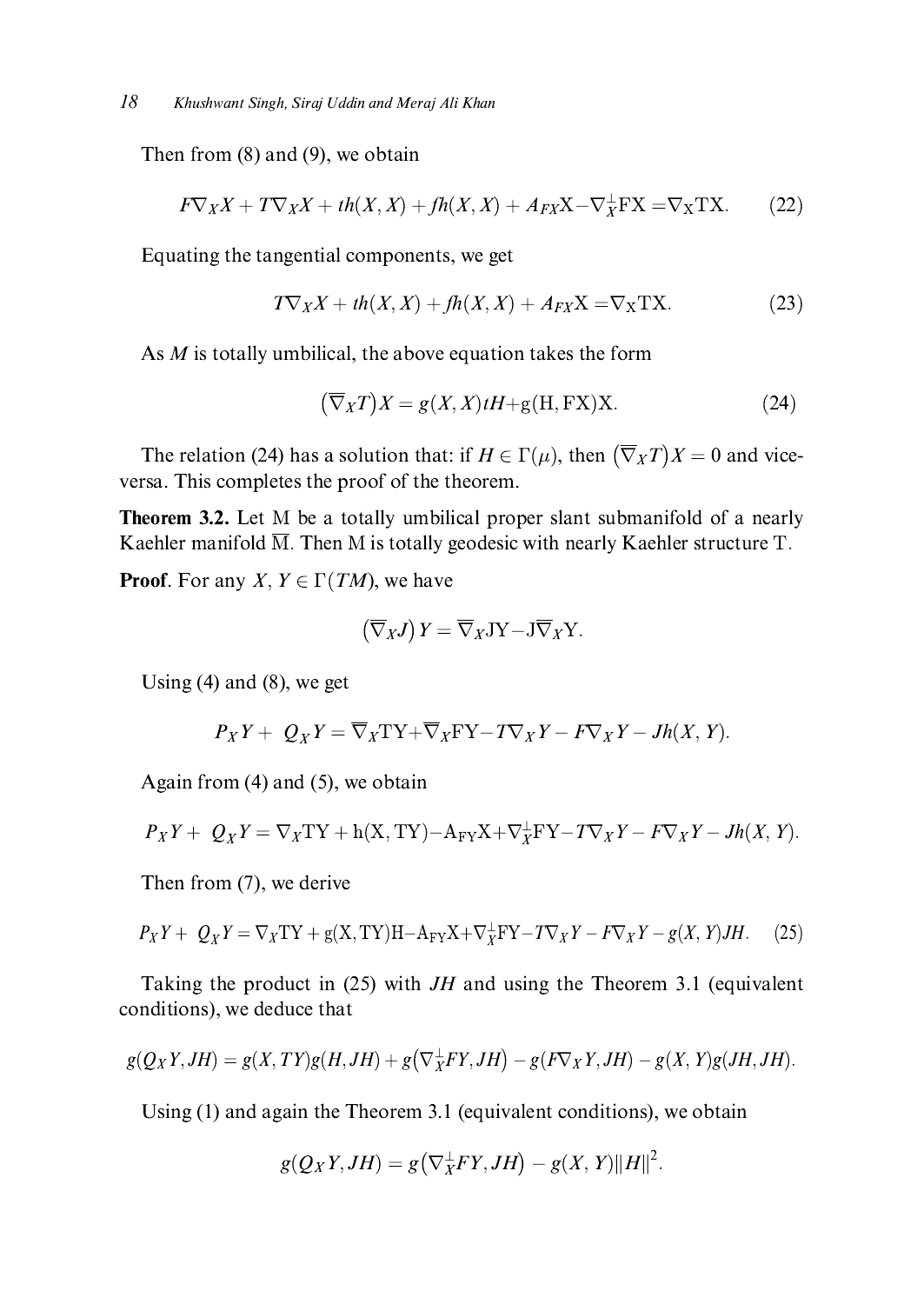Thus by  $(3)$ , we get

$$
g(Q_XY, JH) = g(\overline{\nabla}_X FY, JH) - g(X, Y)||H||^2.
$$
 (26)

Similarly, we can obtain

$$
g(Q_YX, JH) = g(\overline{\nabla}_Y \mathbf{FX}, JH) - g(X, Y) ||H||^2.
$$
 (27)

Adding  $(26)$  and  $(27)$  and on applying  $(21.b)$ , we arrive at

$$
g(\overline{\nabla}_X \mathbf{F} \mathbf{Y}, \mathbf{J} \mathbf{H}) + \mathbf{g}(\overline{\nabla}_Y \mathbf{F} \mathbf{X}, \mathbf{J} \mathbf{H}) = 2g(X, Y) ||H||^2.
$$
 (28)

Now for any  $X \in \Gamma(TM)$ , we have

$$
\overline{\nabla}_X \mathbf{J} \mathbf{H} = (\overline{\nabla}_X \mathbf{J}) \mathbf{H} + \mathbf{J} \overline{\nabla}_X \mathbf{H}.
$$

Using  $(5)$ ,  $(8)$  and  $(9)$  in this equation, we get

$$
-A_{JH}X + \nabla_X^{\perp} JH = P_X H + Q_X H - T A_H X - F A_H X + t \nabla_X^{\perp} H + f \nabla_X^{\perp} H. \tag{29}
$$

Taking the inner product in (29) with FY for any  $Y \in \Gamma(TM)$ , and using the fact that  $f\nabla_{X}^{\perp}H \in \Gamma(\mu)$ , the above equation gives

$$
g(\nabla_X^{\perp} JH, FY) = -g(FA_H X, FY) + g(Q_X H, FY).
$$
\n(30)

Then from  $(20)$ , we get

$$
g(\nabla_X^{\perp} JH, FY) = -\sin^2 \theta \ g(A_H X, FY) + g(Q_X H, FY).
$$

Since  $H \in \Gamma(\mu)$  (by Theorem 3.1), using (5) and (6), we obtain

$$
g(\overline{\nabla}_X FY, JH) = \sin^2 \theta g(h(X, Y), H) - g(Q_X H, FY).
$$

Thus from (7), we derive

$$
g(\overline{\nabla}_X \mathbf{F} \mathbf{Y}, \mathbf{J} \mathbf{H}) = \sin^2 \theta \ g(\mathbf{X}, \mathbf{Y}) ||\mathbf{H}||^2 - g(\mathbf{Q}_X \mathbf{H}, \mathbf{F} \mathbf{Y}). \tag{31}
$$

Similarly, we obtain

$$
g(\overline{\nabla}_Y \mathbf{F} \mathbf{X}, \mathbf{J} \mathbf{H} = \sin^2 \theta \mathbf{g}(\mathbf{X}, \mathbf{Y}) \|H\|^2 - \mathbf{g}(\mathbf{Q}_Y \mathbf{H}, \mathbf{F} \mathbf{X}).
$$
 (32)

Adding  $(31)$  and  $(32)$ , we get

$$
g(\overline{\nabla}_X \mathbf{F} \mathbf{Y} + \overline{\nabla}_Y \mathbf{F} \mathbf{X}, \mathbf{J} \mathbf{H}) = 2\sin^2 \theta \ g(\mathbf{X}, \mathbf{Y}) ||H||^2 - g(\mathbf{Q}_X \mathbf{H}, \mathbf{F} \mathbf{Y}) - g(\mathbf{Q}_Y \mathbf{H}, \mathbf{F} \mathbf{X}). \tag{33}
$$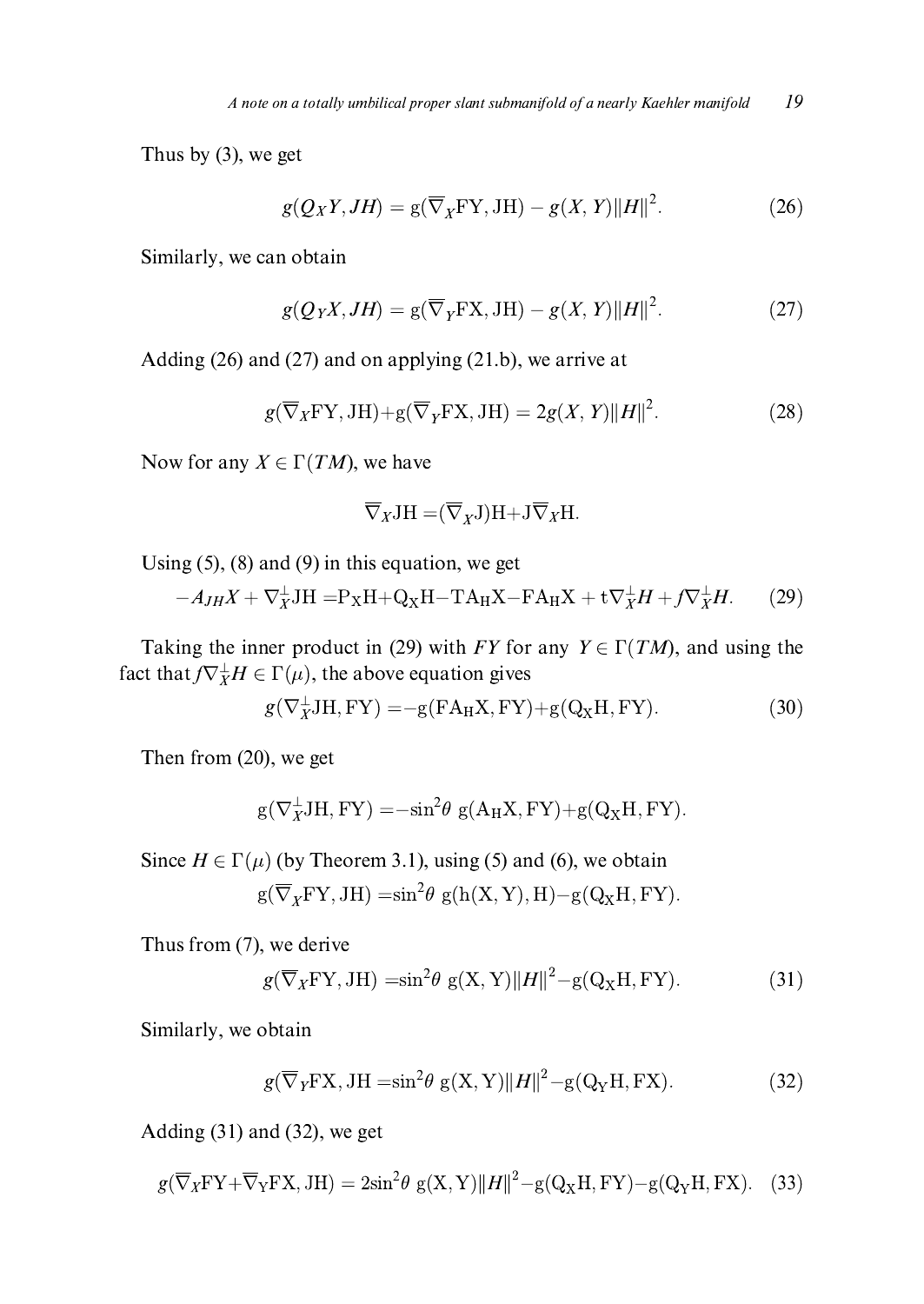Then from  $(28)$ , we derive

$$
2g(X, Y)||H||^{2} = 2\sin^{2}\theta \ g(X, Y)||H||^{2} - g(Q_{X}H, FY) - g(Q_{Y}H, FX).
$$

That is

$$
2\cos^{2}\theta \, g(X,Y)||H||^{2} + g(Q_{X}H, FY) + g(Q_{Y}H, FX) = 0. \tag{34}
$$

Now, from  $(17)$ , we have

$$
g(Q_XH, FY) = g((\overline{\nabla}_X f)H, FY) + g(h(tH, X)FY) + g(FA_HX, FY),
$$

for any X,  $Y \in \Gamma(TM)$ . Using the equivalent conditions of Theorem 3.1 and then from  $(13)$  and  $(20)$ , we obtain

$$
g(Q_XH, FY) = \sin^2\theta \ g(A_HX, Y). \tag{35}
$$

Then from  $(6)$  and  $(7)$ , we get

$$
g(Q_XH, FY) = \sin^2\theta \ g(X, Y) ||H||^2 \tag{36}
$$

Using this fact in  $(34)$ , we obtain

$$
g(X,Y)\|H\|^2 = 0.\tag{37}
$$

It follows from (37) that  $H = 0$ , that is, M is totally geodesic. This proves the theorem completely.

#### **REFERENCES**

- Chen, B. Y. 1990. Slant immersions. Bulletin-Australian Mathematical Society, 41:135-147.
- Chen, B. Y. 1991. Geometry of slant submanifolds. Katholieke Universiteit Leuven, Leuven.
- Gray, A. 1969. Almost complex submanifolds of six sphere. Proceedings of American Mathematical Society, 20:277-279.
- Gray, A. 1970. Nearly Kaehler manifolds. Journal of Differential Geometry, 4:283-309.
- Khan, K. A., Khan V. A. & Husain S. I. 1994. Totally umbilical CRsubmanifolds of a nearly Kaehler manifold. Geometriae Dedicata, 50:47-51.
- Khan, V. A. & Khan, M. A. 2007. Semi-slant submanifolds of a nearly Kaehler manifold. Turkish Journal of Mathematics, 31:1-13.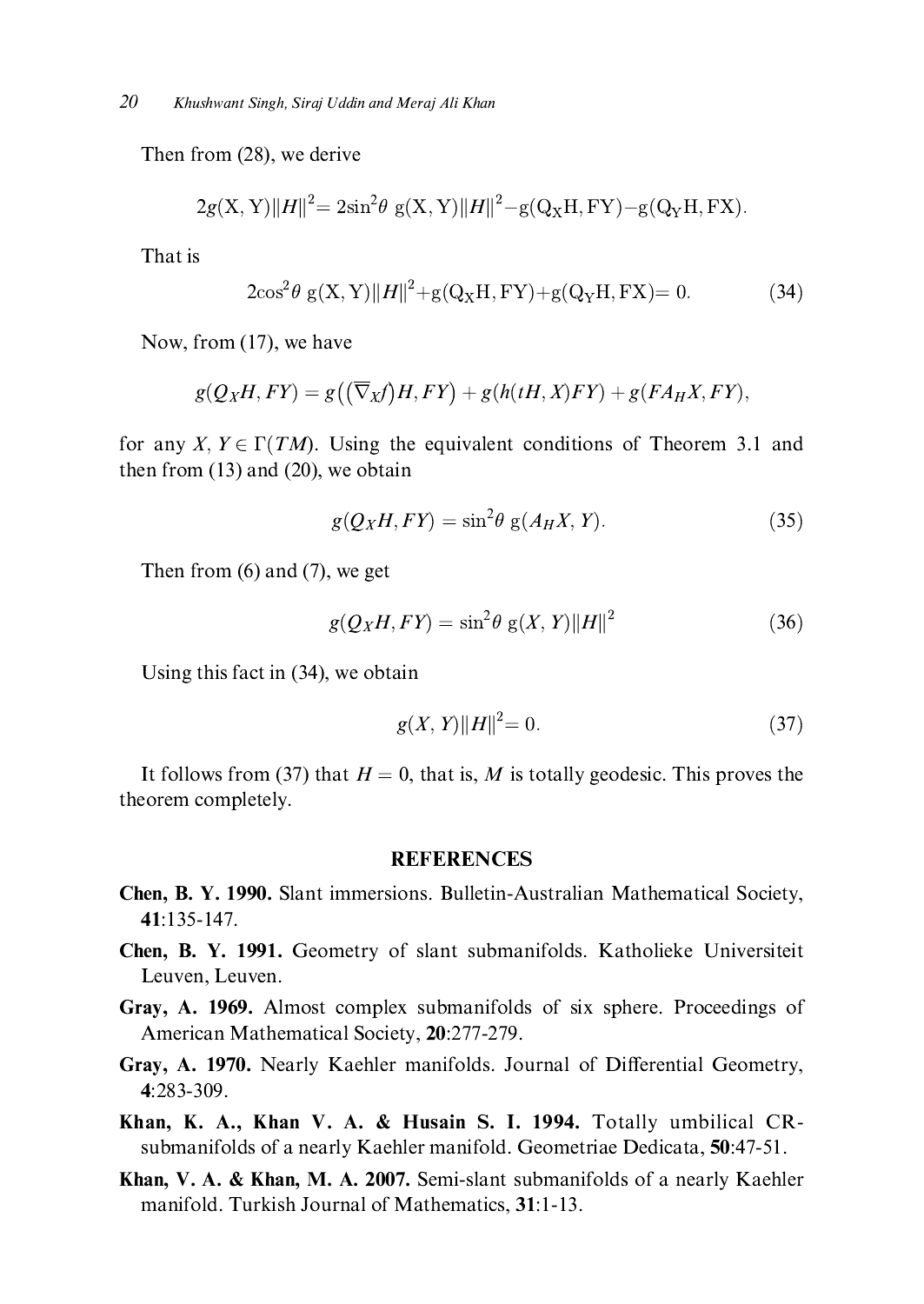- Sahin, B. 2009. Every totally umbilical proper slant submanifold of a Kaehler manifold is totally geodesic. Results in Mathematics, 54:167-172.
- Yano, K. & Kon, M. 1984. Structures on manifolds. Series in pure mathematics, World Scientific Publishing Company, Singapore.

**Submitted:** 13/6/2011 :  $15/12/2011$ **Revised** Accepted :  $12/1/2012$